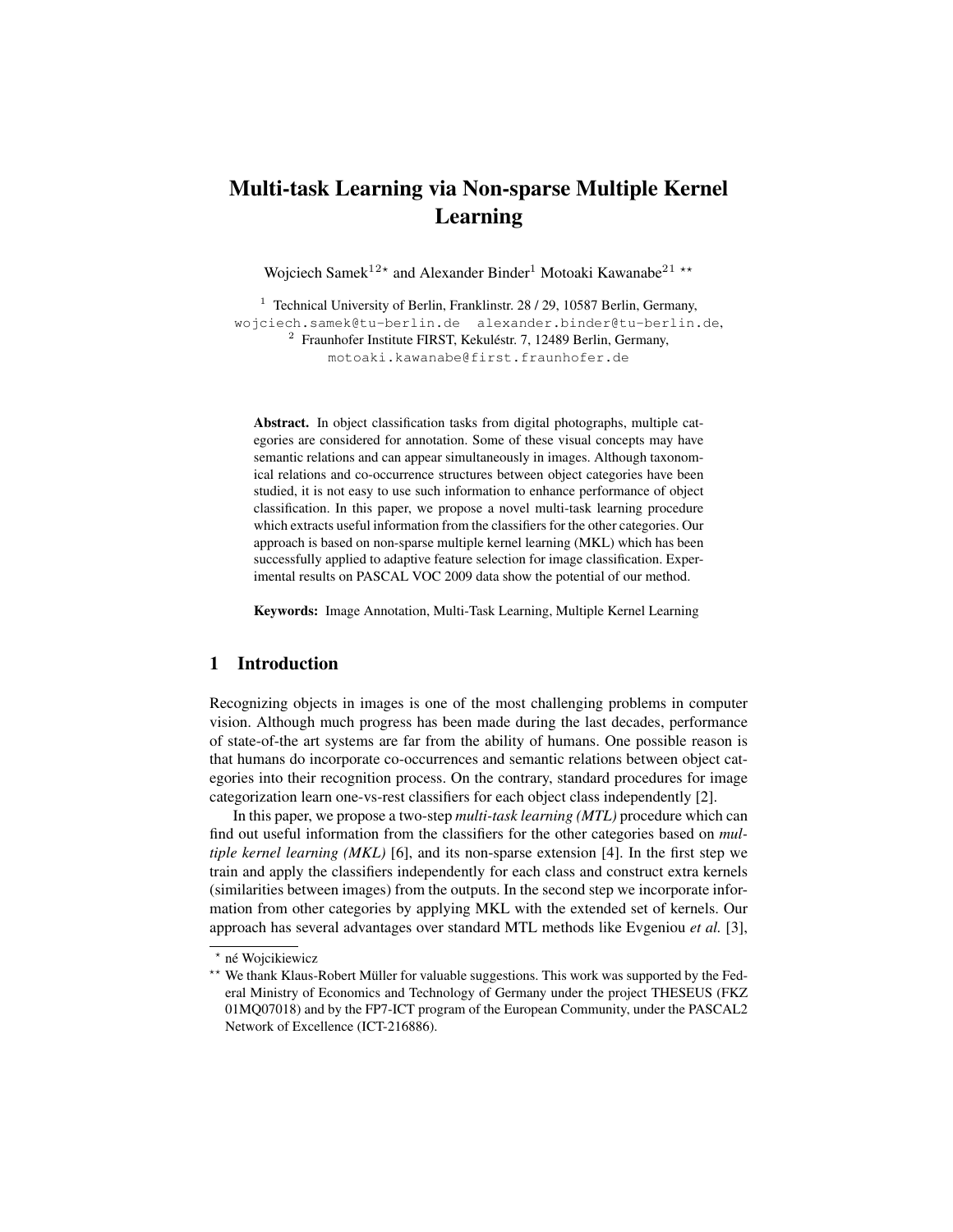namely (1) it does not rely on a priori given similarities between tasks, but learns them via MKL, (2) it uses asymmetric task relations thus avoids negative transfer effects, i.e. good classifiers are not deteriorated by other bad classifiers, which may occur in MTL with symmetric task relations and (3) in contrast to other MTL methods it is scalable. Our experimental results on PASCAL VOC 2009 images show that information from the other classes can improve the classification performance significantly.

The rest of this paper is organized as follows. Section 2 describes related work. In Section 3 we explain MKL and our multi-task learning procedure. Experimental results are described in Section 4 and Section 5 concludes this work and discuss future issues.

# 2 Related Work

The main goal of multi-task learning is to achieve better performance by learning multiple tasks simultaneously. In general multi-task learning methods can either utilize common structure or use explicit relations between tasks. Methods utilizing common structure in the data can be used for combining multiple features or learning from unlabeled data in a multi-task framework [1, 12]. Using relations between tasks became very popular in last years. For example Evgeniou *et al.* [3] proposed a framework in which relations between tasks are represented by a kernel matrix and multi-task learning is performed by using a tensor product of the feature and task kernel as input for SVM. Similar work can be also found in [9, 11] or in [8] where the authors used Gaussian Processes for learning multiple-tasks simultaneously. All these approaches are theoretically attractive, but have drawbacks which reduce their applicability in practice. The dimensionality of the kernel matrix increases (as square) with the number of tasks, thus these methods are intractable for many real-world problems. Further, it is necessary to determine task similarities appropriately in advance and in contrast to our method these approaches assume a symmetric relationship between the tasks, but in practice a gain from task A on task B may incur a loss from task B on task A.

Our work is, in philosophy, close to Lampert and Blaschko [5] who applied MKL to multi-class object detection problems. However, their procedure cannot be used for object categorization where detection is not the primal interest and no bounding boxes of objects are available.

## 3 Multi-Task Learning via MKL

#### 3.1 Multiple Kernel Learning

In image categorization, combining many kernels  $K_j(\mathbf{x}, \bar{\mathbf{x}})$ , (similarity measures between images x and  $\bar{x}$ ) for  $j = 1, \ldots, m$  constructed from various image descriptors has become a standard procedure. Multiple kernel learning (MKL) is a method which can choose the optimal weights  $\{\beta_j\}_{j=1}^m$  of the combined kernel  $\sum_{j=1}^m \beta_j K_j(\mathbf{x}, \bar{\mathbf{x}})$  and learn the parameters of support vector machine (SVM) simultaneously (see [6]).

Originally MKL imposes a 1-norm constraint  $\|\beta\|_1 = \sum_j \beta_j = 1$  on the mixing coefficients to enforce *sparse* solutions. Recently, Kloft et al. [4] extended MKL to allow *non-sparse* mixing coefficients by employing a generalized *p*-norm constraint  $\|\beta\|_p = \left(\sum_j \beta_j^p\right)^{1/p} \le 1$  and showed that it outperforms the original one in practice.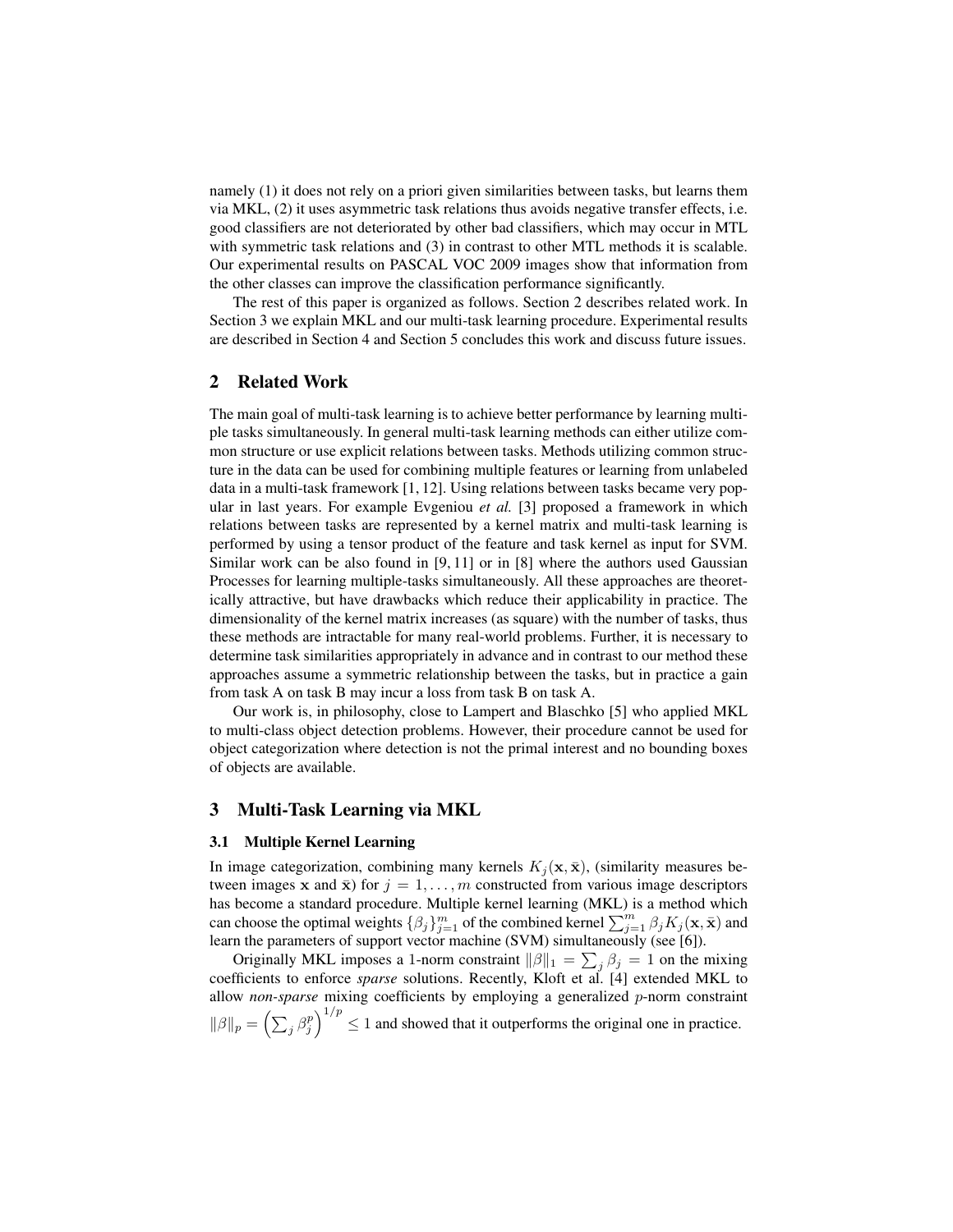

Fig. 1. Left Panel: Co-occurrence relations between the 20 categories of VOC 2009. The entries are  $P$ (class\_row|class\_column) except for the last column with  $P$ (class\_row). If a conditional probability is higher than its unconditioned value, then class\_row appears frequently with class column together (e.g. diningtable and chair). In the opposite case both categories are rather exclusive to each other (e.g. aeroplane and person). Right Panel: Kendall rank correlation scores.

## 3.2 Multi-Task Learning

In a multi-task learning problem we obtain samples  $\{(\mathbf{x}_i, \mathbf{y}_i)\}_{i=1}^n$  where the vector y consists of the binary labels  $y_c \in \{+1, -1\}$  of C different categories (e.g. visual concepts). Since some of these visual concepts may have semantic relations and can appear simultaneously in images, it is natural to incorporate such relations into learning processes. In order to see the pair-wise co-occurrence between the 20 object categories, we plotted in Figure 1 (left panel) the conditional probabilities of the classes in the rows given those in the columns, where the diagonal entries with probabilities 1 are excluded for better visibility. We see that for instance diningtable and chair appear together frequently, while classes such as cat and cow are rather exclusive to each other.

Apart from co-occurrence there exist other factors characterizing class-relationships. The right panel of Figure 1 shows Kendall rank correlation score  $\tau$ 

$$
\tau = \frac{\text{(#concordant pairs)} - \text{(#disconcordant pairs)}}{\frac{1}{2}n(n-1)},
$$

where  $n$  is the number of samples and a pair of samples is concordant, if the orders of the two classification scores agree. For instance, although aeroplane and boat appear together very rarely, their classification scores are positively correlated, because they often share similar backgrounds (e.g. blue sky). Multi-task procedures aim at improving classification performances by uncovering statistical relations overlooked by class-wise binary solutions. However, in competitions on object categorization like PASCAL VOC 2009, there have been almost no submissions using the additional label interactions to improve performance over one-vs-rest classifiers.

We tackle this by constructing a classifier which incorporates information from the other categories via MKL for each class separately. Our procedure consists of two steps.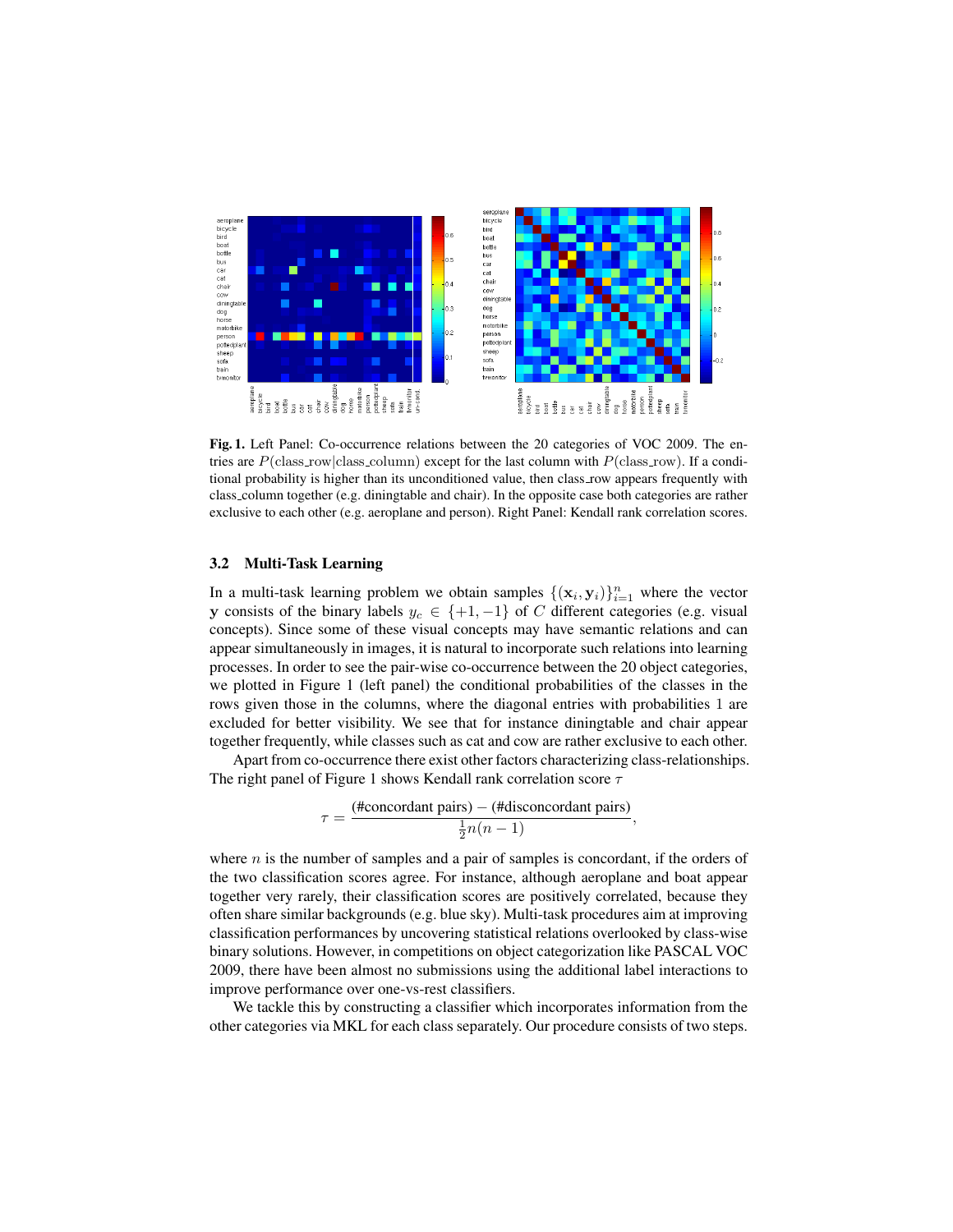- First Stage: For each binary problem we compute the SVM outputs using the average feature kernel.
- Second Stage: (1) For each class we construct an output kernel based on the SVM scores from first stage. (2) For each class, we apply sparse or non-sparse MKL with the feature kernels and the output kernels from the other categories.

We measure similarities between the SVM outputs by using the exponential kernel

$$
\widetilde{K}_c(\mathbf{x}_i, \mathbf{x}_j) = \exp\left[-\left\{s_c(\mathbf{x}_i) - s_c(\mathbf{x}_j)\right\}^2\right],\tag{1}
$$

where  $s_c(\mathbf{x}_i)$  is the score of SVM for the c-th category for the *i*-th example  $\mathbf{x}_i$ . We neither normalized the scores, nor optimized kernel width further. It must be noted that we cannot compare SVM outputs of training examples with those of test samples, because their statistical properties are not the same. In particular, most of the training images become support vectors whose SVM outputs almost coincide with their labels. In this paper, we deployed 5-fold cross-validation to obtain reasonable scores for the training images, while for the validation and test images, one SVM with the entire training data was used to compute the classifier outputs.

# 4 Experimental Results

#### 4.1 Experimental Setup

We used the data set of PASCAL VOC 2009 [2] which consists of 13704 images and 20 object classes with an official split into 3473 training, 3581 validation, and 6650 test examples. We deployed the bag-of-words (BoW) image representations over various color channels and the spatial pyramid approach [7] using SIFT descriptors calculated on different color channels (see [10]). We used a vocabulary of size 4000 learned by k-means clustering and applied a  $\chi^2$  kernel which was normalized to unit variance in feature space. Average precision (AP) was used as performance measure.

We created 10 random splits of the unified training and validation sets into new smaller data sets containing 1764 training, 1763 validation, and 3527 test images. Since the true labels of the original test images have not been disclosed yet, we excluded these from our own splits. We remark that the AP scores reported in this paper are not comparable with those by the VOC 2009 winners, because the training sample size here is much smaller than that of the official split. For each of the 10 splits, the training images were used for learning classifiers, while with its validation part we selected the SVM regularization parameter  $C$  based on the AP score. The regularization constant  $C$ is optimized class-wise from the candidates  $\{2^{-4}, 2^{-3}, \ldots, 2^{4}\}.$ 

The following three options were tested in the second step of our method: 1-norm MKL, 2-norm MKL and average kernel SVM with 15 BoW and 19 output kernels.

#### 4.2 Performance comparison

In the first experiment we compare the performance of the three multi-task learning strategies (denoted with 'M') using both the 15 feature and the 19 output kernels with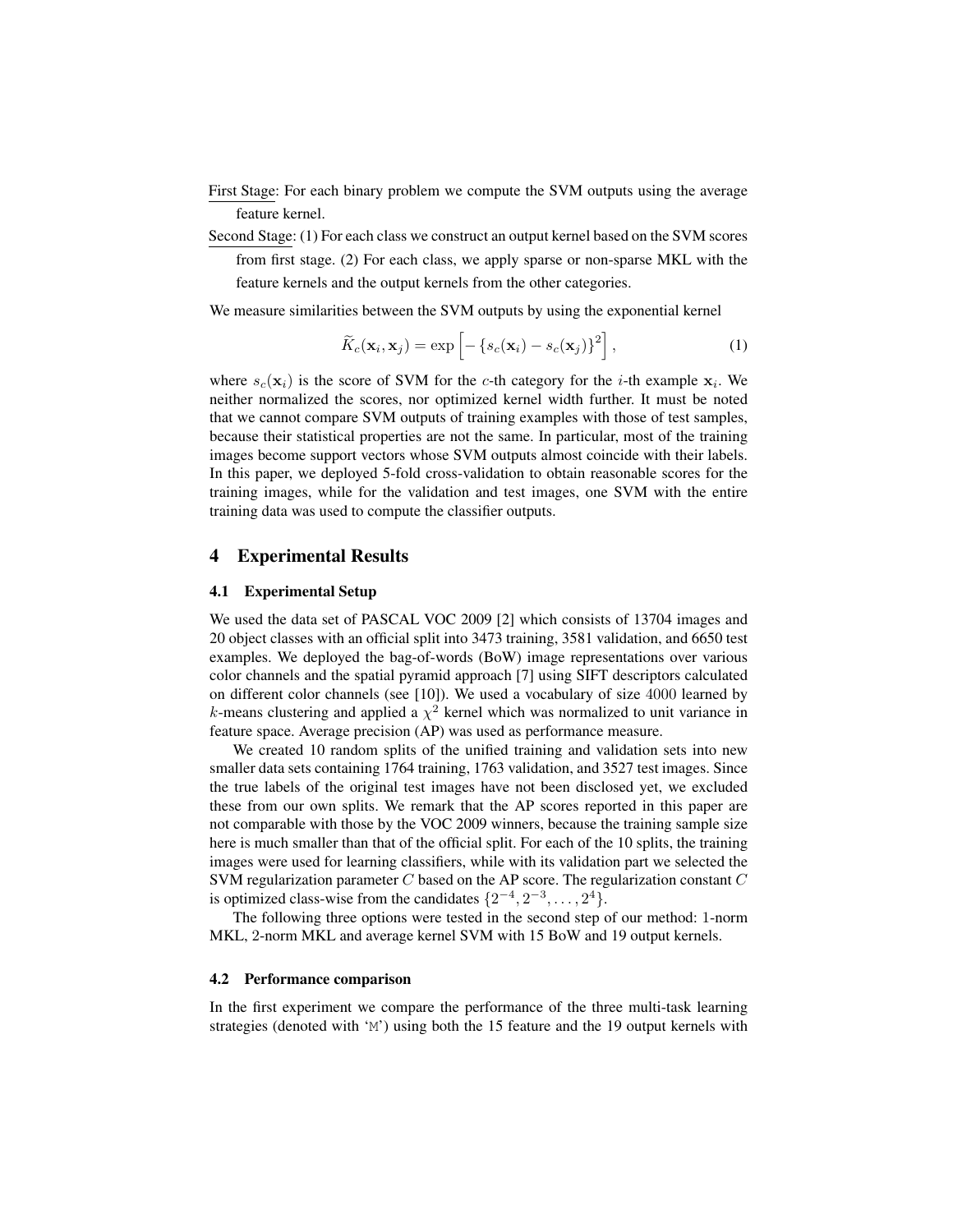| Split          | B_ave  | $B_2mk1$ | B 1mkl | M ave  | $M$ 2mk $l$ | M <sub>-</sub> 1mkl |
|----------------|--------|----------|--------|--------|-------------|---------------------|
|                | 0.4949 | 0.4932   | 0.4726 | 0.4958 | 0.5033      | 0.4737              |
| 2              | 0.4845 | 0.4845   | 0.4683 | 0.4818 | 0.4926      | 0.4675              |
| 3              | 0.4893 | 0.4882   | 0.4775 | 0.4879 | 0.4945      | 0.4756              |
| $\overline{4}$ | 0.4963 | 0.4957   | 0.4804 | 0.4938 | 0.5004      | 0.4804              |
| 5              | 0.4862 | 0.4910   | 0.4704 | 0.4910 | 0.5000      | 0.4781              |
| 6              | 0.4908 | 0.4896   | 0.4783 | 0.4929 | 0.5029      | 0.4779              |
| 7              | 0.4875 | 0.4905   | 0.4665 | 0.4962 | 0.5012      | 0.4685              |
| 8              | 0.4866 | 0.4875   | 0.4736 | 0.4857 | 0.4970      | 0.4753              |
| 9              | 0.4937 | 0.4959   | 0.4801 | 0.4980 | 0.5067      | 0.4852              |
| 10             | 0.4994 | 0.4983   | 0.4768 | 0.4887 | 0.5030      | 0.4788              |
| average        | 0.4909 | 0.4914   | 0.4745 | 0.4912 | 0.5002      | 0.4761              |

Table 1. Average AP results for 10 splits. The combination of feature and output kernels with nonsparse MKL outperforms all other settings. The performance gains of M\_2mk l are all significant.

three different baselines (denoted with 'B') with kernels computed only from BoW features. The mean AP scores for the 10 splits are summarized in Table 1. Note that a comparison with standard MTL methods like [3] was not possible as it is computationally infeasible.

Two observations can be made from the results. First of all we see that the multitask learning method with 2-norm MKL (M<sub>-2mk1</sub>) outperforms the other settings in all  $n = 10$  runs. An application of the t-test shows that the performance gains are all highly significant e.g. the difference  $\Delta X$  between M 2mkl and the average feature kernel baseline  $B_$ ave is significant with p-value less than  $0.1\%$  as

$$
t = \sqrt{n} \frac{E[\Delta X]}{\sqrt{Var[\Delta X]}} = 7.4247
$$

is larger than  $t(1 - \frac{\alpha}{2}, n - 1) = 6.86$ .

The second observation which can be made from the results is that performance decreases when using 1-norm MKL. Note that this effect occurs among the 'B' options as well which do not use any kernels from SVM outputs. This result is consistent with [4] who showed that the non-sparse MKL often outperforms 1-norm MKL in practice. Especially in difficult problems like object classification sparsity is often not the best choice as it ignores much information.

An interesting fact is that the performance gain is not uniformly distributed over the classes. The left panel of Figure 2 shows the average relative performance change between M<sub>-2mk1</sub> and B<sub>-ave</sub> over all 20 VOC classes. The largest average gain can be observed for the classes sheep, dog, diningtable, horse, motorbike and cow. Using the t-test we can show that the performance gain for the classes aeroplane, bicycle, bird, boat, car, cat, diningtable, dog, motorbike, person, sheep and train are significant with  $\alpha = 5\%$  and the gain for classes bird, boat, dog, motorbike, person and train is even significant with p-value less than 1%.

So the question now is *can we identify the classes (output kernels) which are responsible for the performance gain of these classes ?*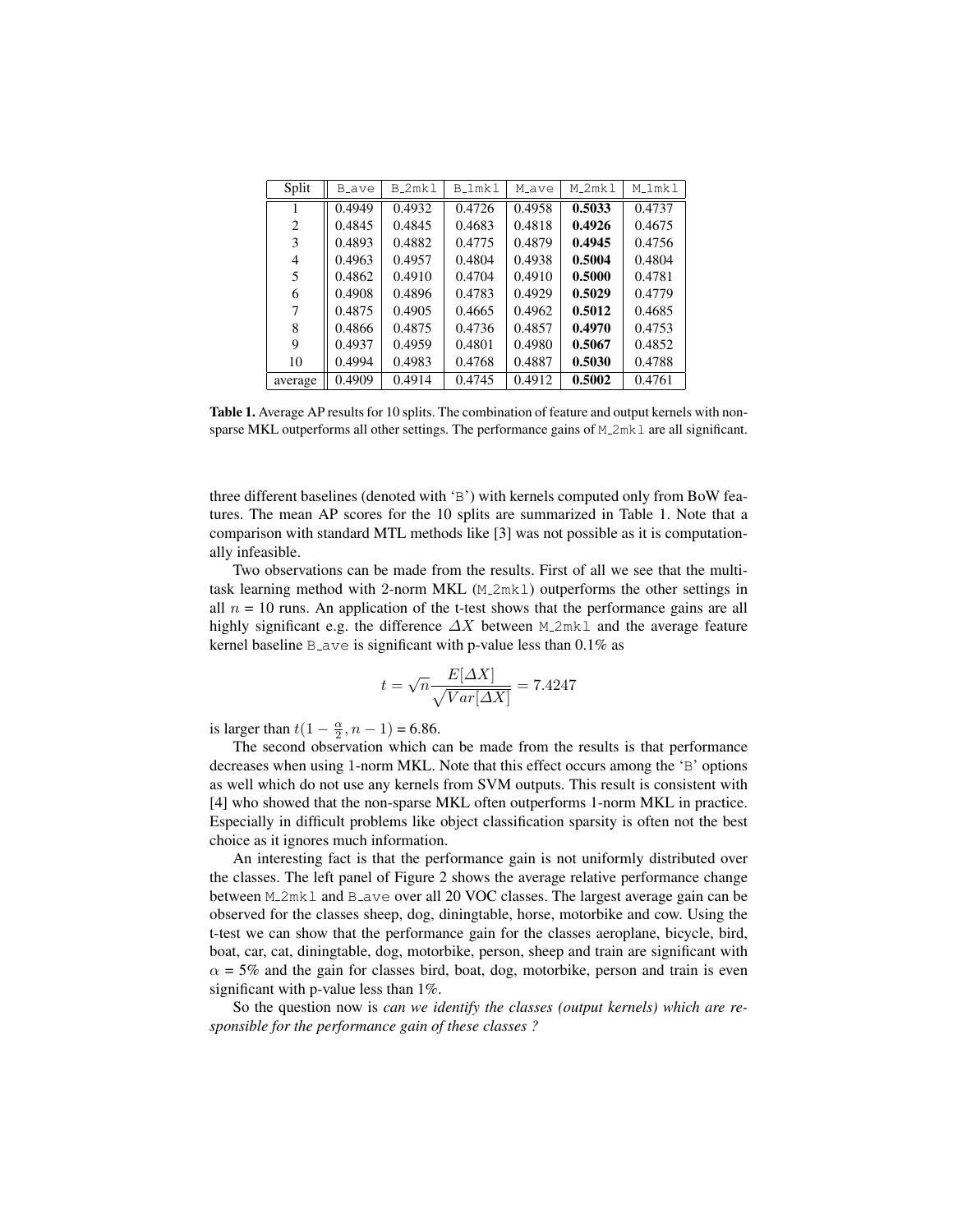

Fig. 2. Left Panel: Relative performance change (average over 10 runs) per class between the 2-norm multi-task MKL and average kernel baseline. Right Panel: Average MKL weights  $\beta$ . The classes in the row indicate the classification tasks, while those in the column are the output kernels. The strength of contribution is not symmetric e.g. see chair - diningtable.

### 4.3 Interactions between object categories

The kernel weights of MKL give a hint to what extent a classifier uses the output information from another classifier. The right panel of Figure 2 shows the average weights of MKL and we see some prominent links, e.g. train  $\rightarrow$  bus, horse  $\rightarrow$  cow, chair  $\rightarrow$ diningtable. In order to visualize the relations, we created a class-relation graph with the 15 largest kernel weights  $\beta$ . This graph is asymmetric i.e. the output of the class A classifier may be important for classification of class B (arrow from A to B), but not vice versa. It is interesting that this graph although created from MKL kernel weights reveals a semantically meaningful grouping of the classes into: Animals (horse, cow, dog, cat), Transportation (bus, car, train), Bikes (bicycle, motorbike), Home (chair, tvmonitor, sofa, diningtable), Big bluish areas (aeroplane, boat).

We can think of at least two reasons why the classifier output can help classifiers in the same group. First, co-occurrence relationships can provide valuable information e.g. a chair in the image is an evidence for a diningtable. The second reason is that objects from different classes may have similar appearance or share similar context e.g. images with aeroplanes and boats often contain a large bluish area, the sky and water respectively, so that the outputs of aeroplane classifier may help to classify boats.

#### 4.4 Ranking of images

When we compare image rankings of the baseline and our classifiers in more detail, we gain interesting insights, e.g. the cat  $\rightarrow$  dog and chair  $\rightarrow$  diningtable rankings are analysed in Figure 4. On the horizontal axis we divide the test set into 35 groups of 100 images based on cat (or chair) scores and create a box plot of the rank difference of dog (resp. diningtable) outputs between the two procedures for each group. In both cases, our method provide better ranks (i.e. positive) in some interval from rank 101 (101 - 1300 for dog and 101 - 600 for diningtable). We conjecture that this is caused mainly by similarities between objects (e.g. cat and dog) and/or backgrounds (e.g. indoor scene). On the other hand, the top group (1 - 100) has rather negative shifts (i.e. our method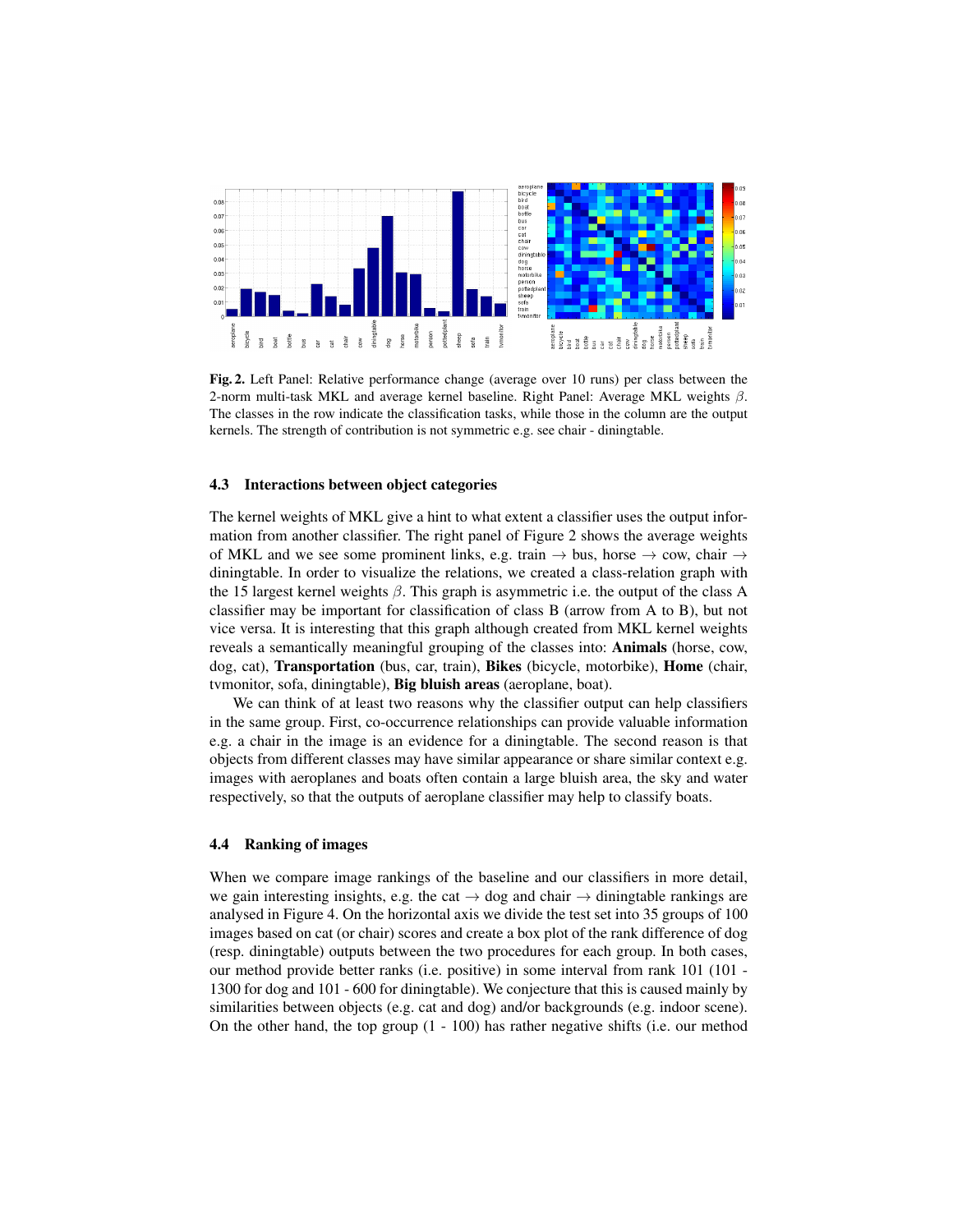

Fig. 3. Left Panel: Class-relation graph computed from MKL weights showing the 15 strongest relations. An arrow from A to B indicates that B is using the output kernel from A with high kernel weight. Right Panel: Images with substantial rank changes. Top images using dog classifier (upper: 297→207, 50→4, 140→60, lower: 33→164, 86→280, 108→1057), Bottom images using diningtable classifier (upper:  $28 \rightarrow 15$ ,  $486 \rightarrow 345$ ,  $30 \rightarrow 6$ , lower:  $36 \rightarrow 63$ ,  $35 \rightarrow 61$ ,  $9 \rightarrow 36$ ).

gave lower ranks than the baseline) for dog, while shows more positive changes for diningtable. It can be possible that this behavior is caused by co-occurrence relations.

Finally, we show in the right panel of Figure 3 example images which had large differences in rankings by the two methods. The three images in the upper row of each group got higher ranks by our classifier and contain the correct objects, while the other three in the lower row had worse ranks and the object class does not appear. For the images containing the correct objects, the proposed method gave better ranking than the baseline. Among dog (or diningtable) images, 63% (60% resp.) obtained better ranks with median improvement  $+36 + 14$  resp.). On the other hand, we also observed that mutually-exclusive categories may reduce false positives, e.g. among non-diningtable images containing cat, 73% had worse ranks with median difference −139.

## 5 Conclusions

The multi-task learning approach presented in this paper allows to automatically incorporate relations between object categories into the learning process without a priori given task similarities, by using the output information from other classifiers. It can potentially capture co-occurrence information as well as visual similarities and common backgrounds. We showed that our approach with non-sparse MKL not only significantly outperforms the baselines, but also allows to extract semantically meaningful relations between categories. Furthermore, we analysed the rankings obtained by the proposed method in comparison with those by the non-multi-task baseline. It reveals that interactions between different categories are affected by multiple factors, but can be captured by our method in a non-linear fashion through the output kernels.

In future research we plan to combine our idea with a boosting method and compare it with existing approaches which model relationships between classes explicitly.